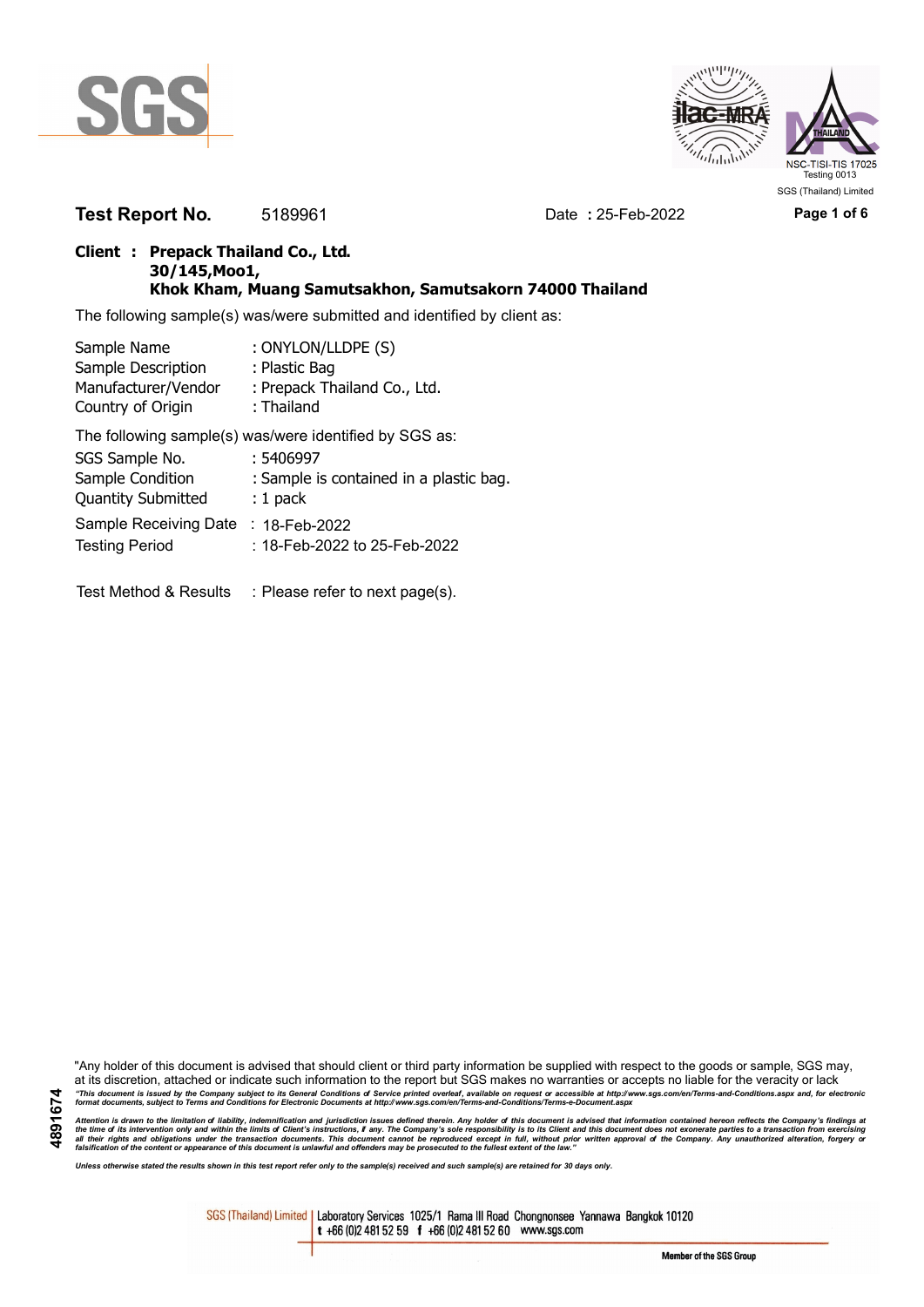



# **Test Report No.** 5189961 Date **:** 25-Feb-2022 Page 2 of 6

### **Test Requested & Result Summary**

Test Requested : Please refer to the result summary (Test parameter(s) was/were selected by client).

Result Summary:

| <b>Test Requested</b>                                                                                                                                     | Conclusion  |
|-----------------------------------------------------------------------------------------------------------------------------------------------------------|-------------|
| Notification of the Ministry of Public Health (No.295) B.E. 2548 (2005):<br>Qualities or standard for container made from plastic<br>a) Polyethylene (PE) |             |
|                                                                                                                                                           |             |
| 1. Lead content                                                                                                                                           | <b>PASS</b> |
| 2. Cadmium content                                                                                                                                        | <b>PASS</b> |
| 3. Heavy metal (as lead) in 4% concentrated acetic acid extraction                                                                                        | <b>PASS</b> |
| 4. Quantity of potassium Permanganate Consumed                                                                                                            | <b>PASS</b> |
| 5. Residue after Evaporation Test                                                                                                                         | <b>PASS</b> |
| 6. Migration of color Extraction                                                                                                                          | <b>PASS</b> |

#### Remark:

1.Test results in this report are applicable for the item tested and reflects the tested sample as received. 2.The decision rules based on simple acceptance which the probability of false accept may be as high as 50% in case the results is exactly on the tolerance limit.

### **Signed for and on behalf of SGS (Thailand) Limited**

**Rutchuporn Moungsom Laboratory manager - Hardgood**

"Any holder of this document is advised that should client or third party information be supplied with respect to the goods or sample, SGS may, at its discretion, attached or indicate such information to the report but SGS makes no warranties or accepts no liable for the veracity or lack "This document is issued by the Company subject to its General Conditions of Service printed overleaf, available on request or accessible at http://www.sgs.com/en/Terms-and-Conditions.aspx and, for electronic<br>format docume

Attention is drawn to the limitation of liability, indemnification and jurisdiction issues defined therein. Any holder of this document is advised that information contained hereon reflects the Company's findings at<br>all th

*Unless otherwise stated the results shown in this test report refer only to the sample(s) received and such sample(s) are retained for 30 days only.*

SGS (Thailand) Limited | Laboratory Services 1025/1 Rama III Road Chongnonsee Yannawa Bangkok 10120 t +66 (0)2 481 52 59 f +66 (0)2 481 52 60 www.sgs.com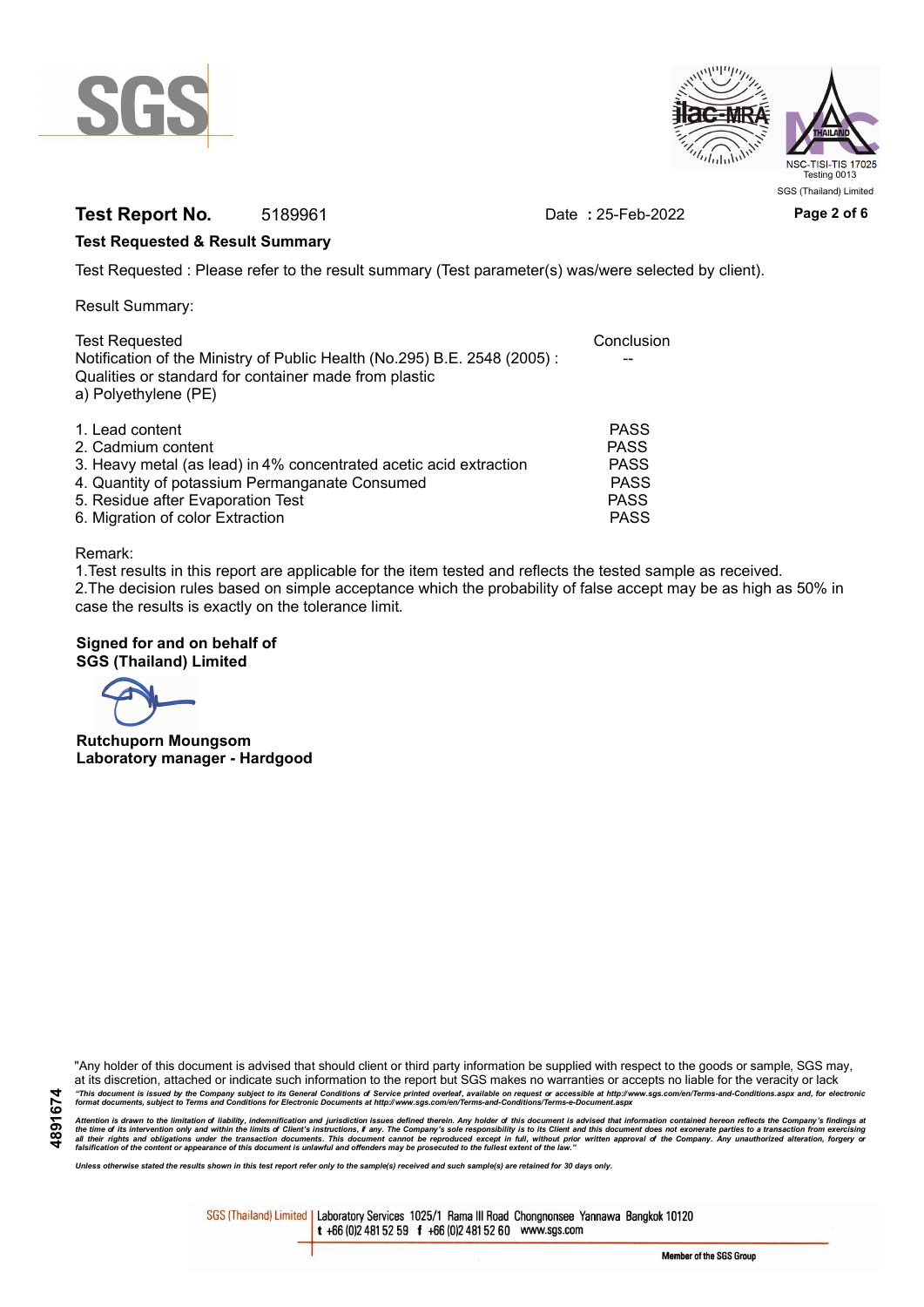



# **Test Report No.** 5189961 Date **:** 25-Feb-2022 **Page 3 of 6**

**TEST RESULTS**

**Notification of the Ministry of Public Health (No.295) B.E. 2548 (2005) : Qualities or standard for container made from plastic.**

### **a) Polyethylene (PE)**

### **Qualities and standard of plastic**

Method : With reference to TIS 656: 2556. Analysis was performed by ICP-OES.

| <b>Details</b>     | Result (1)<br>(mg/kg) | <b>Limit of Quantitative</b><br>(mg/kg) | <b>Permissible Limit</b><br>(mg/kg) |
|--------------------|-----------------------|-----------------------------------------|-------------------------------------|
| Lead content***    |                       | 2.0                                     | 100                                 |
| Cadmium content*** |                       | 2.0                                     | 100                                 |

Sample Description :

1. Clear plastic bag with multicolor printed

Note :

**4891674**

1. mg/kg = milligram per kilogram

 $2. <$  = Less than

"Any holder of this document is advised that should client or third party information be supplied with respect to the goods or sample, SGS may, at its discretion, attached or indicate such information to the report but SGS makes no warranties or accepts no liable for the veracity or lack "This document is issued by the Company subject to its General Conditions of Service printed overleaf, available on request or accessible at http://www.sgs.com/en/Terms-and-Conditions.aspx and, for electronic<br>format docume

Attention is drawn to the limitation of liability, indemnification and jurisdiction issues defined therein. Any holder of this document is advised that information contained hereon reflects the Company's findings at<br>all th

*Unless otherwise stated the results shown in this test report refer only to the sample(s) received and such sample(s) are retained for 30 days only.*

SGS (Thailand) Limited | Laboratory Services 1025/1 Rama III Road Chongnonsee Yannawa Bangkok 10120 t +66 (0)2 481 52 59 f +66 (0)2 481 52 60 www.sgs.com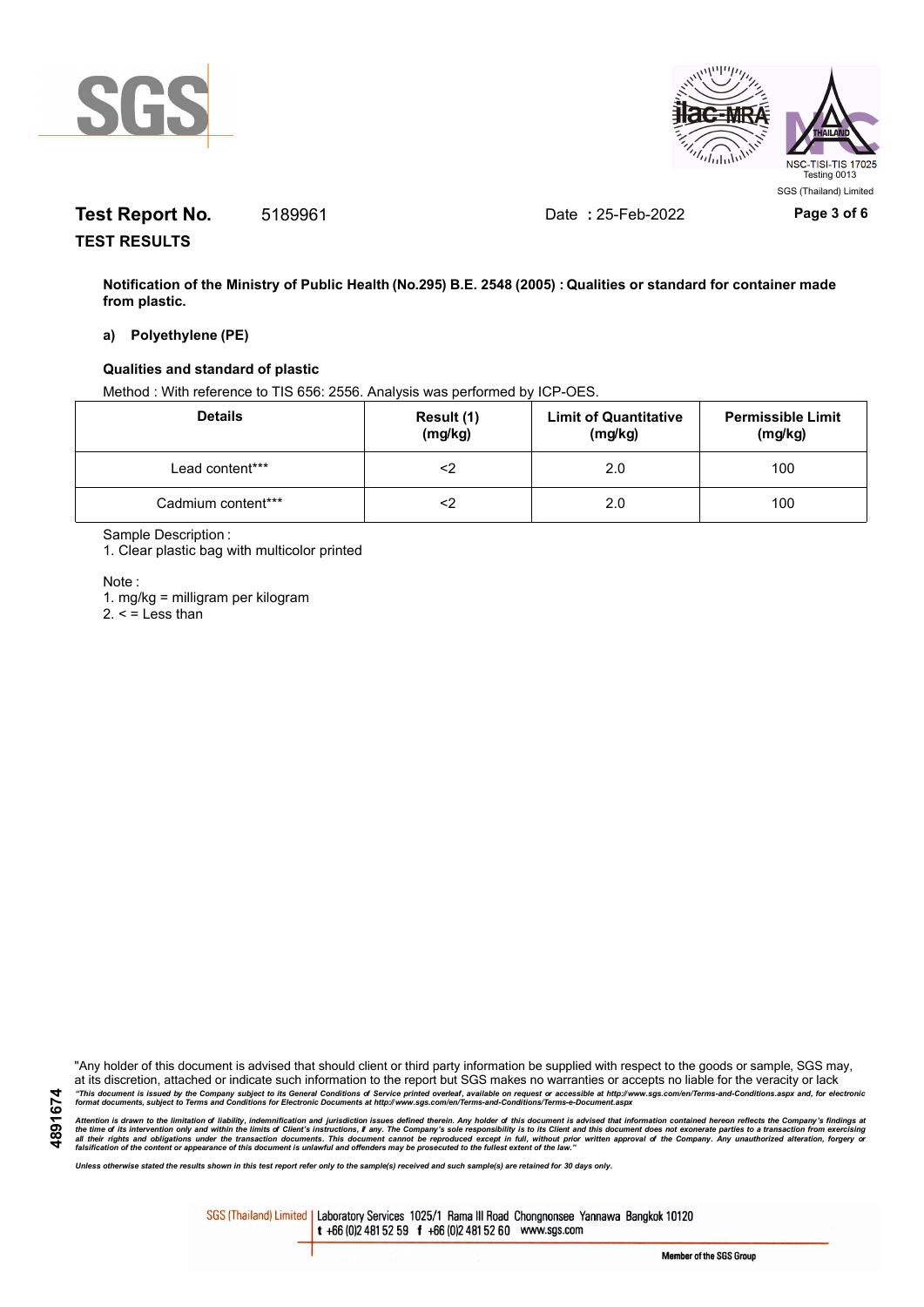



## **Test Report No.** 5189961 Date **:** 25-Feb-2022 **Page 4 of 6**

### **TEST RESULTS**

#### **Qualities and standard of dissemination**

Method : With reference to TIS 656: 2556.

| <b>Details</b>                                                                      | Test Condition <sup>^</sup>                | Result (1)<br>(mq/dm3) | <b>Limit of Quantitative</b><br>(mg/dm3) | <b>Permissible Limit</b><br>(mg/dm3) |
|-------------------------------------------------------------------------------------|--------------------------------------------|------------------------|------------------------------------------|--------------------------------------|
| Heavy metal (calculated as lead) in<br>4% concentrated acetic acid<br>extraction*** | 30 minute at<br>60 degree C                | $<$ 1                  |                                          |                                      |
| Potassium permanganate used for<br>reaction in water extraction***                  | 30 minute at<br>60 degree C                | $<$ 1                  | 1.0                                      | 10                                   |
| Residue substances which is<br>evaporate in water***                                | 30 minute at<br>60 degree C                | $3$                    | 3.0                                      | 30                                   |
| Residue substances which is<br>evaporate in 4% concentrated acetic<br>acid***       | 30 minute at<br>60 degree C                | $3$                    | 3.0                                      | 30                                   |
| Residue substances which is<br>evaporate in 20% concentrated<br>alcohol***          | 30 minute at<br>60 degree C                | $3$                    | 3.0                                      | 30                                   |
| Residue substances from volatile<br>matters in normal heptane***                    | Room temperature<br>(1 hr. at 25 degree C) | $<$ 3                  | 3.0                                      | 150                                  |

Sample Description :

1. Clear plastic bag with multicolor printed (inside)

Note :

1. mg/dm3 = milligram per cubic decimeter

2. Degree C = degree Celsius

 $3. <$  = Less than

Remark :

1.  $^{\circ}$  = In case of the use at temperature not higher than 100 degree Celsius

"Any holder of this document is advised that should client or third party information be supplied with respect to the goods or sample, SGS may, at its discretion, attached or indicate such information to the report but SGS makes no warranties or accepts no liable for the veracity or lack "This document is issued by the Company subject to its General Conditions of Service printed overleaf, available on request or accessible at http://www.sgs.com/en/Terms-and-Conditions.aspx and, for electronic<br>format docume

Attention is drawn to the limitation of liability, indemnification and jurisdiction issues defined therein. Any holder of this document is advised that information contained hereon reflects the Company's findings at<br>all th

*Unless otherwise stated the results shown in this test report refer only to the sample(s) received and such sample(s) are retained for 30 days only.*

SGS (Thailand) Limited | Laboratory Services 1025/1 Rama III Road Chongnonsee Yannawa Bangkok 10120 t +66 (0)2 481 52 59 f +66 (0)2 481 52 60 www.sgs.com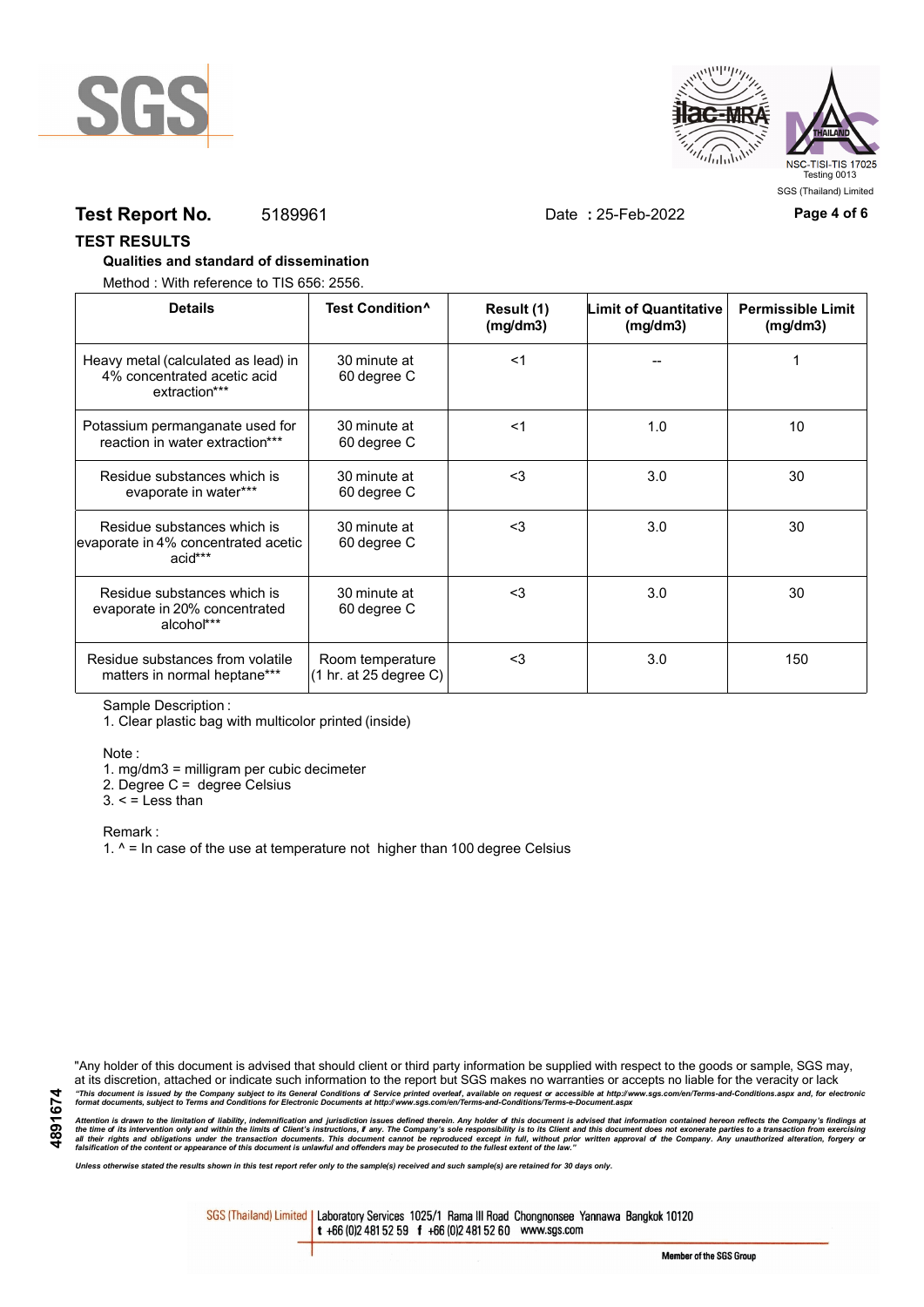



## **Test Report No.** 5189961 Date **:** 25-Feb-2022 **Page 5 of 6**

**TEST RESULTS**

#### **Qualities and standard of dissemination**

Test Method : With reference to TIS 655 -1 : 2553

| <b>Details</b>                         | Test Condition <sup>^</sup>               | Result (1)               | <b>Permissible Limit</b> |
|----------------------------------------|-------------------------------------------|--------------------------|--------------------------|
| Migration of color extract by water*** | 30 minute at<br>60 degree C               | Negative<br>(See Note 2) | Negative                 |
| Migration of color extract by          | 30 minute at                              | Negative                 | Negative                 |
| 4% concentrated acetic acid***         | 60 degree C                               | (See Note 2)             |                          |
| Migration of color extract by          | 30 minute at                              | Negative                 | Negative                 |
| 20% concentrated alcohol***            | 60 degree C                               | (See Note 2)             |                          |
| Migration of color extract by          | Room temperature                          | Negative                 | <b>Negative</b>          |
| normal heptanes***                     | $(1 \text{ hr. at } 25 \text{ degree C})$ | (See Note 2)             |                          |

Sample Description :

1. Clear plastic bag with multicolor printed (inside)

Note :

1. Degree C = degree Celsius

2. "Negative" mean it's not presence of color migration/ "Positive" mean it's presence of color migration

Remark :

1.  $^{\circ}$  = In case of the use at temperature not higher than 100 degree Celsius

Remark:The test item(s) marked \*\*\* on test report is/are analyzed at SGS (Thailand) Limited, address: 41/16-20 and 41/23 Soi Rama III 59, Rama III road, Chongnonsee, Yannawa, Bangkok.

**4891674**

"Any holder of this document is advised that should client or third party information be supplied with respect to the goods or sample, SGS may, at its discretion, attached or indicate such information to the report but SGS makes no warranties or accepts no liable for the veracity or lack "This document is issued by the Company subject to its General Conditions of Service printed overleaf, available on request or accessible at http://www.sgs.com/en/Terms-and-Conditions.aspx and, for electronic<br>format docume

Attention is drawn to the limitation of liability, indemnification and jurisdiction issues defined therein. Any holder of this document is advised that information contained hereon reflects the Company's findings at<br>all th

*Unless otherwise stated the results shown in this test report refer only to the sample(s) received and such sample(s) are retained for 30 days only.*

SGS (Thailand) Limited | Laboratory Services 1025/1 Rama III Road Chongnonsee Yannawa Bangkok 10120 t +66 (0)2 481 52 59 f +66 (0)2 481 52 60 www.sgs.com